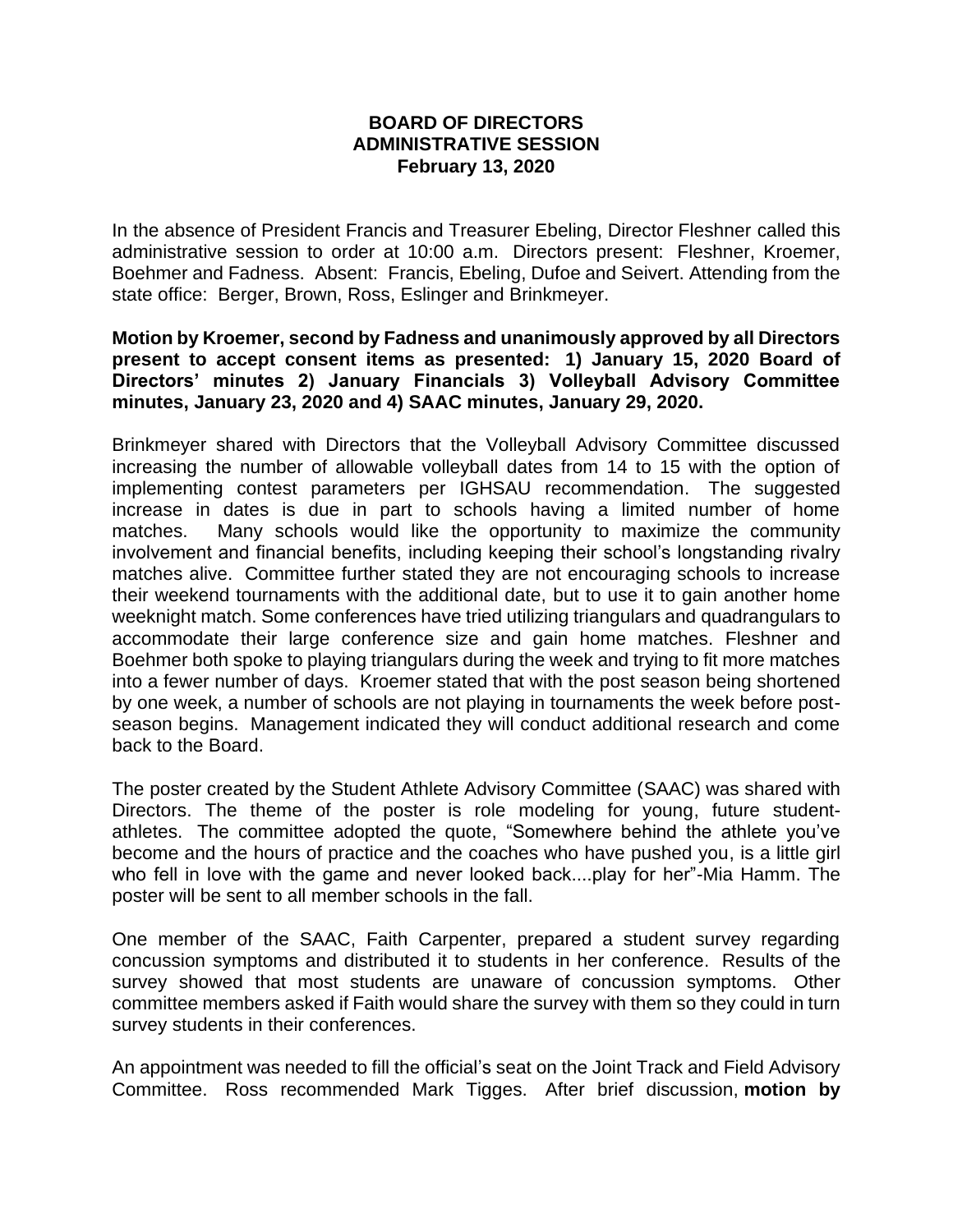**Kroemer, second by Boehmer and unanimously approved by all Directors present to appoint Mark Tigges to the Joint Track and Field Advisory Committee.**

**Michael Krawczyk, soccer coach at Nodaway Valley High School was appointed to the Soccer Advisory Committee through a motion by Kroemer, Fadness second and unanimously approved by all Directors present.**

Executive Director Berger reviewed the revised IPTV contract noting that they had specifically addressed all the concerns of management and Directors. **Motion by Fadness, second by Boehmer and unanimously approved by all Directors present to approve the IPTV contract pending administrative approval.**

Management has been in negotiations with the Iowa Farm Bureau for a new five-year Title Sponsor contract since last October. The proposal from management to Farm Bureau was reviewed by Executive Director Berger. After lengthy discussion, **motion by Boehmer, Kroemer second and unanimously approved by all Directors present to accept the Iowa Farm Bureau proposal as prepared and presented by IGHSAU management. The proposal will be presented to Farm Bureau.** 

Eslinger presented an update on bowling. State qualifying meets are Tuesday, February 18 with the state tournament on Monday, February 24 for class 1A, Tuesday, February 25 for 2A and Wednesday, February 26 for class 3A. Eslinger shared with Directors that state host site Cadillac Lanes XBC, Waterloo will have two set of bleachers for spectator seating for the state tournament.

Ross reviewed regional basketball dates as well as regional final dates. The state tournament is scheduled for Monday, March 2 - Saturday, March 7. Brief discussion ensued.

Executive Director Berger shared with Directors that a press release announcing that the IGHSAU and the Iowa Events Center have signed a 10-year contract for the venue to host the girls' state basketball tournament is forthcoming. Promos advertising the new agreement will be broadcasted throughout tournament week.

House File 2202 was introduced to the Iowa Legislature. The Bill requires high school students to participate in extracurricular interscholastic athletic practices, contests, or competitions based on biological sex as determined at birth. Within discussion, Executive Director Berger and Directors shared their concerns. The Bill has not come out of subcommittee nor has there been a hearing scheduled.

The Bill addressing how schools should be classified has been withdrawn. This is due to the research, completed and ongoing, by the IGHSAU and IHSAA Joint Classification Committee.

The revised Chapter 36 "Extracurricular Interscholastic Competition" of the Iowa Administrative Code now provides the IGHSAU, IHSAA, IHSSA and IHSMA with the